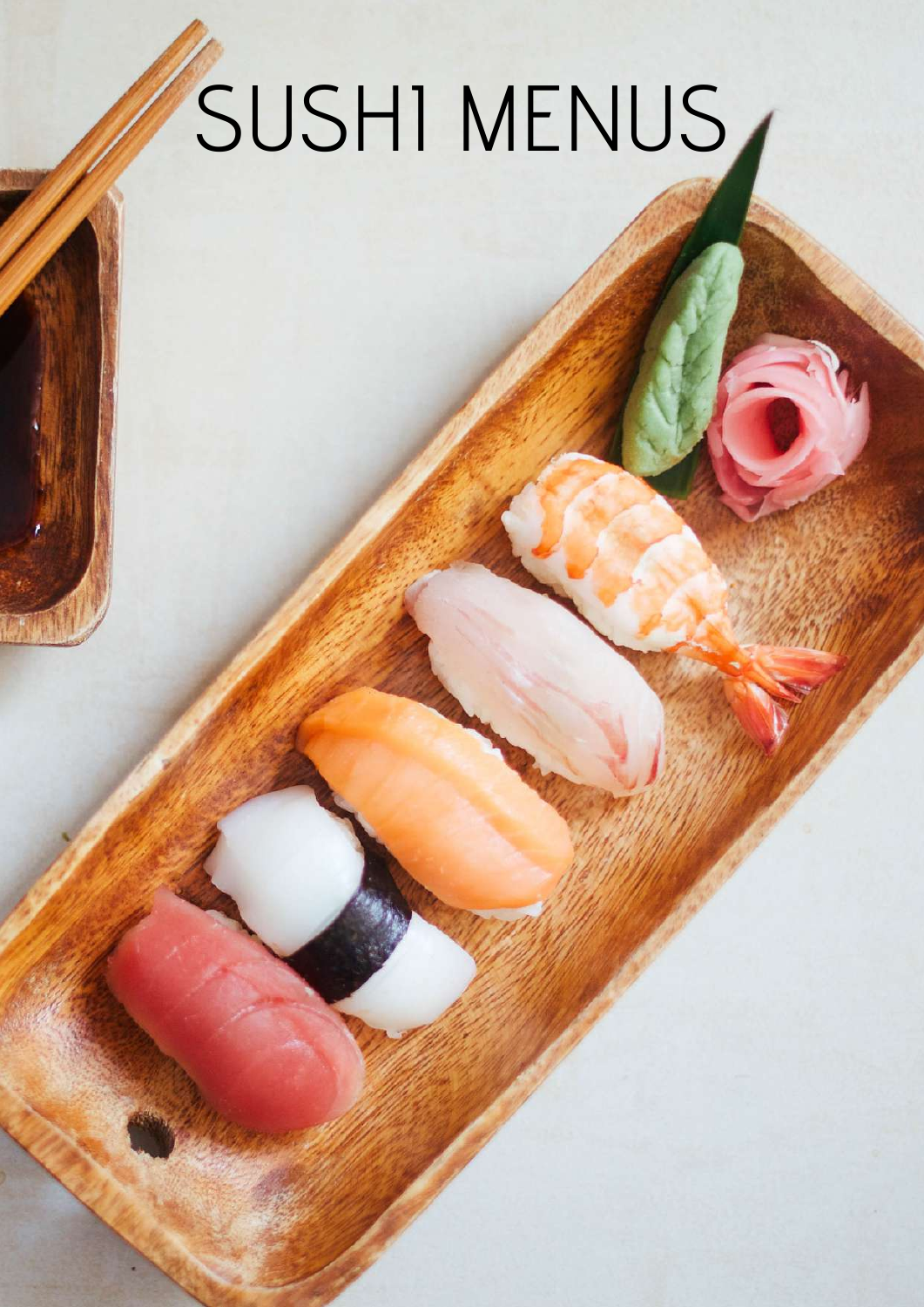

# MAKI & NIGIRI ROLLS

#### Make your choice

- California
- Tuna
- Spicy Tuna
- Philadelphia
- Cucumber
- Shrimp tempura
- $\bullet$  Crab
- Salmon
- Avocado
- Mango
- Scallop

## SUSHI & SASHIMI

- TUNA (fresh tuna)
- SALMON (fresh salmon)
- SHRIMP (fresh black tiger)
- OCTOPUS (fresh)
- SCALLOP (mixed with wasabi sauce)
- CRAB (ring crab)
- SEA URCHINS (Catch of the day)
- BLACK CAVIAR (fresh)
- RED MULLET (Catch of the day)

\*different toppings available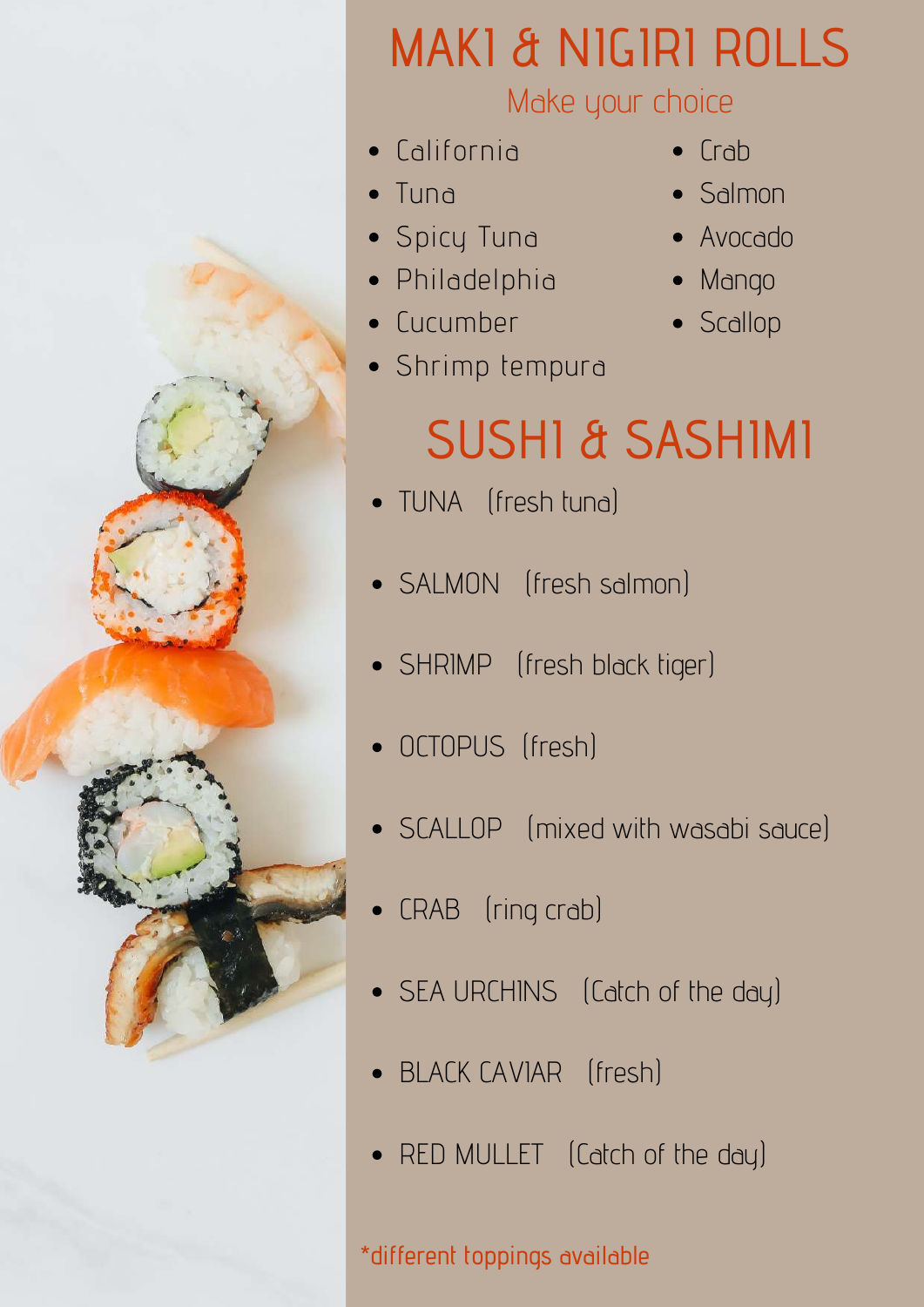

## FUSION ROLLS Make your choice

#### DRAGON

Deep-fried shrimp tempura with avocado. Topped with spicy sauce and salmon eggs

### SUNSET

Catch of the day red mullet with cucumber and baby rocket. Topped with baked sesame and curry sauce.

#### SATYAM

Fresh tuna with avocado cream and mango. Topped with ginger and wasabi sauce

#### RAINBOW

Fresh salmon with sun-dried tomatoes and capers. Topped with horseradish sauce.

### WATERFALL

Fresh shrimps with mango, asparagus, and capers. Topped with philadelphia sauce and slices of avocado.

#### \*different toppings available